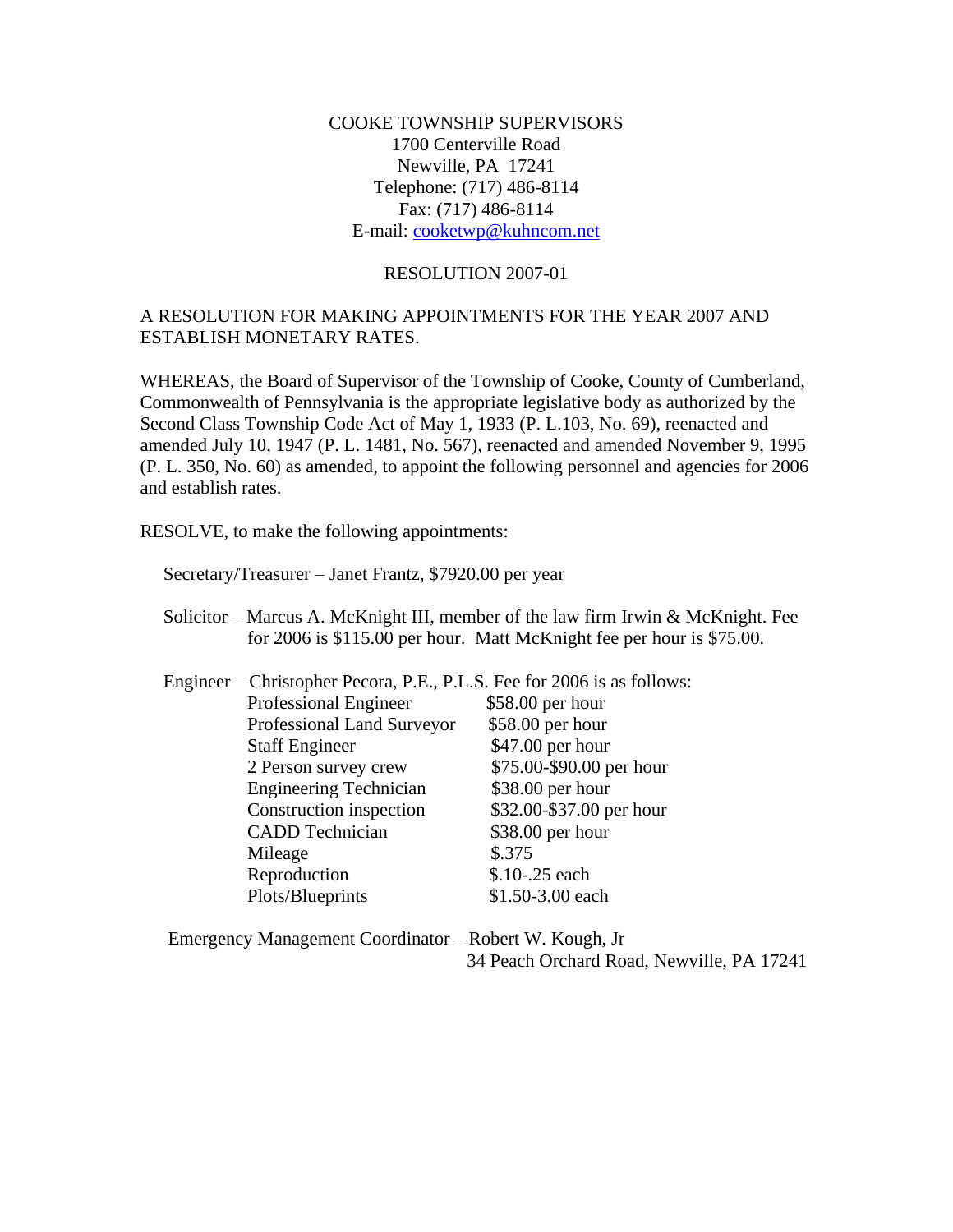| SEO – Jonathan E. W. Reisinger, Box 253, Plainfield, PA 17081. Rates established |                 |
|----------------------------------------------------------------------------------|-----------------|
| under Resolution 2004-07.                                                        |                 |
| <b>Installation of New Sewage System</b>                                         | \$425.00        |
| Includes: Initial Application Fee                                                | $$80.00+($10)$  |
| <b>Percolation Test</b>                                                          | \$175.00        |
| Digging Perc Holes                                                               | \$50.00         |
| Review design/Issue Permit                                                       | $$50.00+($5)$   |
| Final Inspection                                                                 | $$50.00+($5)$   |
| <b>Sewage System Repair Fees</b>                                                 |                 |
| Repair Permit                                                                    | $$150.00+($5)$  |
| Septic Tank Repair or Replacement                                                | $$150.00+($5)$  |
| <b>Other Permit Fees</b>                                                         |                 |
| Permit Fee for holding tanks/privy                                               | $$150.00+($10)$ |
| Permit Fee for Cabin Inspection                                                  | $$50.00+($5)$   |
| Permit Fee for Recycling, Incinerating, Composting toilets                       |                 |
|                                                                                  | $$150.00+($10)$ |
| Consultation Fee (Hourly Rate)                                                   | \$40.00         |

Alternate SEO – Larry Barrick, Jr.,160 Springfield Road, Shippensburg, PA 17257

 Cooke Township Fire Chief – Robert W. Kough, Jr. Township to pay \$20.00 dues to Cumberland County Fire Chief Association.

 Fire Protection – Penn Township Volunteer Fire Co & Citizen's Fire Co. of Mt. Holly Springs.

Bank Depository – Orrstown Bank, Stonehedge Plaza, Carlisle, PA 17013

 Insurance – PIRMA, H.A. Thompson Co. 961 Pottstown Pike, Chester Springs, PA 19425

Roadmaster/Laborer – Gene Mentzer, \$13.67 per hour

Laborer – Merle Sennett, \$12.73 per hour

Laborer – Terry Mentzer \$12.73 per hour

Laborer – Edward Renard \$11.26

 Overtime pay for Thanksgiving, Christmas Day and New Years Day will be at 1½ times hourly rate.

Codes Enforcement Officer – Fred Leeds \$12.73 per hour and \$.35 per mile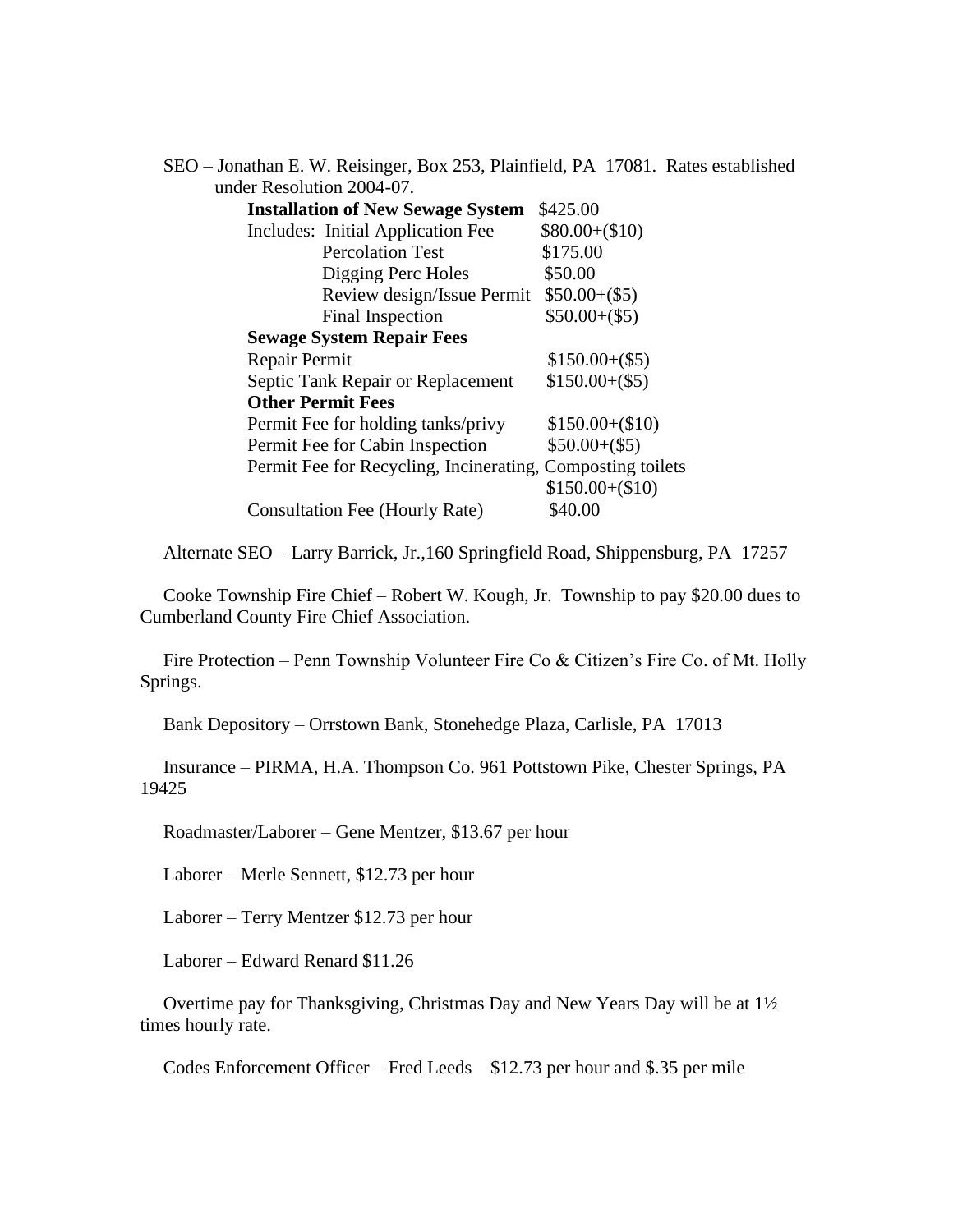## **Building Permit and Township Valuation Permit Resolution 2005-07**:

 Twenty (\$20.00) dollars for small projects costing greater than Five Hundred (\$500.00) dollars but less than One Thousand (\$1000.00) dollars.

 Twenty-Five (\$25.00) dollars for projects costing One Thousand (\$1000.00) dollars and Five (\$5.00) dollars per One Thousand (\$1000.00) dollars thereafter.

**Occupancy Permit**: Ten (\$10.00) dollars.

| Tax Collector's Service Fees                     |         |
|--------------------------------------------------|---------|
| Tax Certification (per year/per parcel)          | \$5.00  |
| Copy of tax bill (per bill)                      |         |
| Non-sufficient Funds Checks Returned (per check) | \$20.00 |

 Planning Commission Members are: Andre Weltman, Chairman, Diane Batt, Bill Jones, Carol Jones, Jean Jehu, Linda Smith, and Robert Minck

 Supervisors Pay: Sangialosi \$150.00 per month, Batt \$150.00 per month, and Jones \$150.00 per month

 Working Supervisors: \$11.33 per hour as established in 2005 by the Township Auditors.

 \$.35 per mile reimbursement for use of private vehicle on township business for township employees.

 WCCOG Representatives: Primary: Sam Sangialosi Secondary: Bill Jones

MUNICIPAL ADVISORY BOARD Representative: Bill Jones

PSATS Voting Delegate: NONE

 Delegates to State PSATS Convention: Bill Jones, Sam Sangialosi, Diane Batt, and Janet Frantz

 RESOLVE – resolve to establish the rate of \$25.00 per hour for the following: township grader, dump trucks, backhoe/loader & pick-up. Operator \$15.00 per hour. Rent only to other townships. No private use.

 RESOLVE - The Fireman's Relief Fund be divided between Penn Township Volunteer Fire Co. and Citizen's Fire Co. of Mt. Holly Springs with Penn Township Fire Co. receiving 60% and Citizen's Fire Co. 40%. Yellow Breeches EMS and Newville Ambulance will each receive a contribution of \$250.00. Penn Township Fire Co. and Mount Holly Fire Co each will receive a donation of \$250.00.

RESOLVE – Humane Society will receive \$500.00 membership fee..